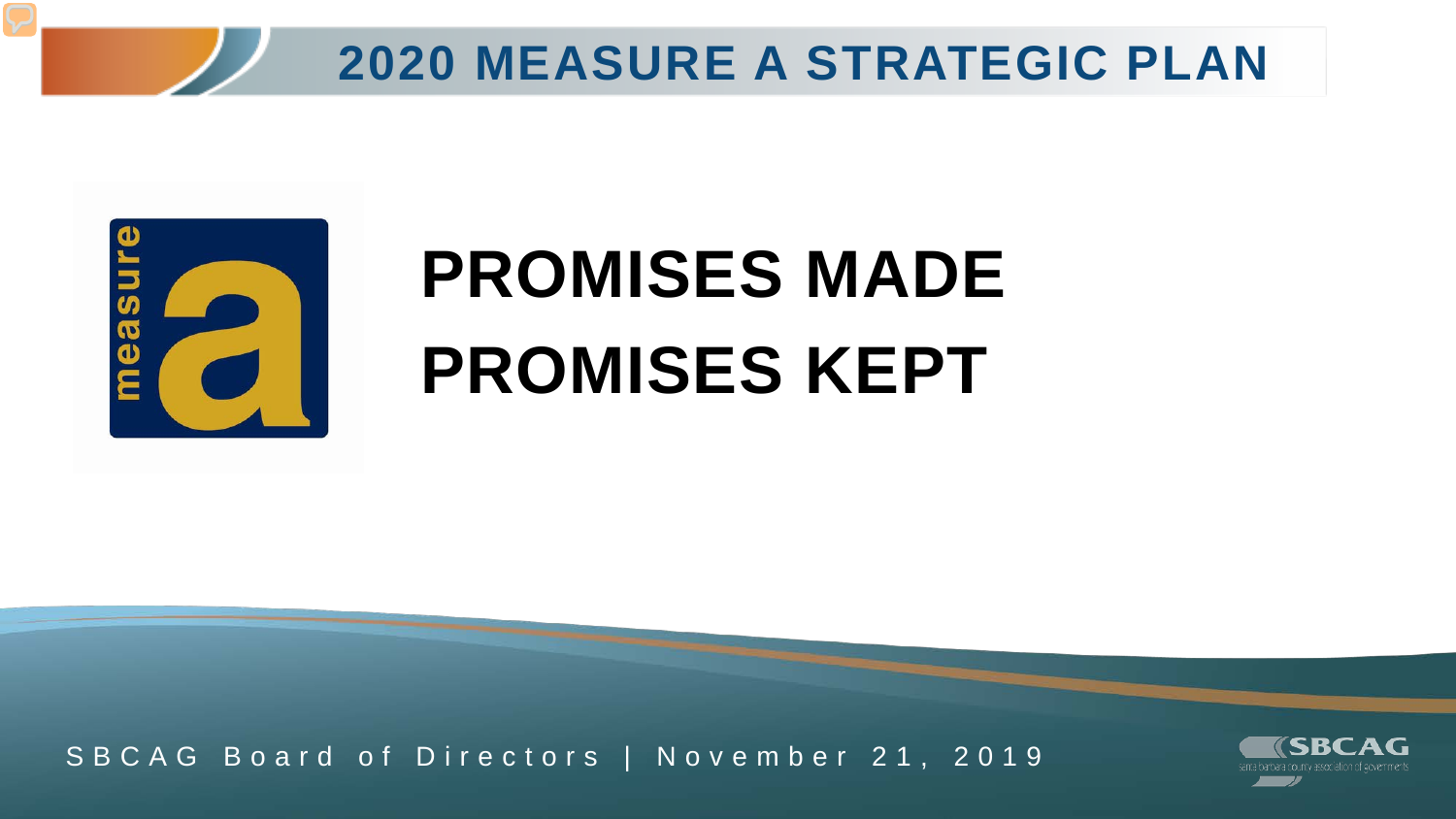#### **Purpose of Today's Presentation**

- **Strategic Plan must be updated by late 2020**
- **Last update in 2015; Pre-SB1**
- **Ten year mark with Measure A**
- **Opportunities to revisit elements of Measure A**



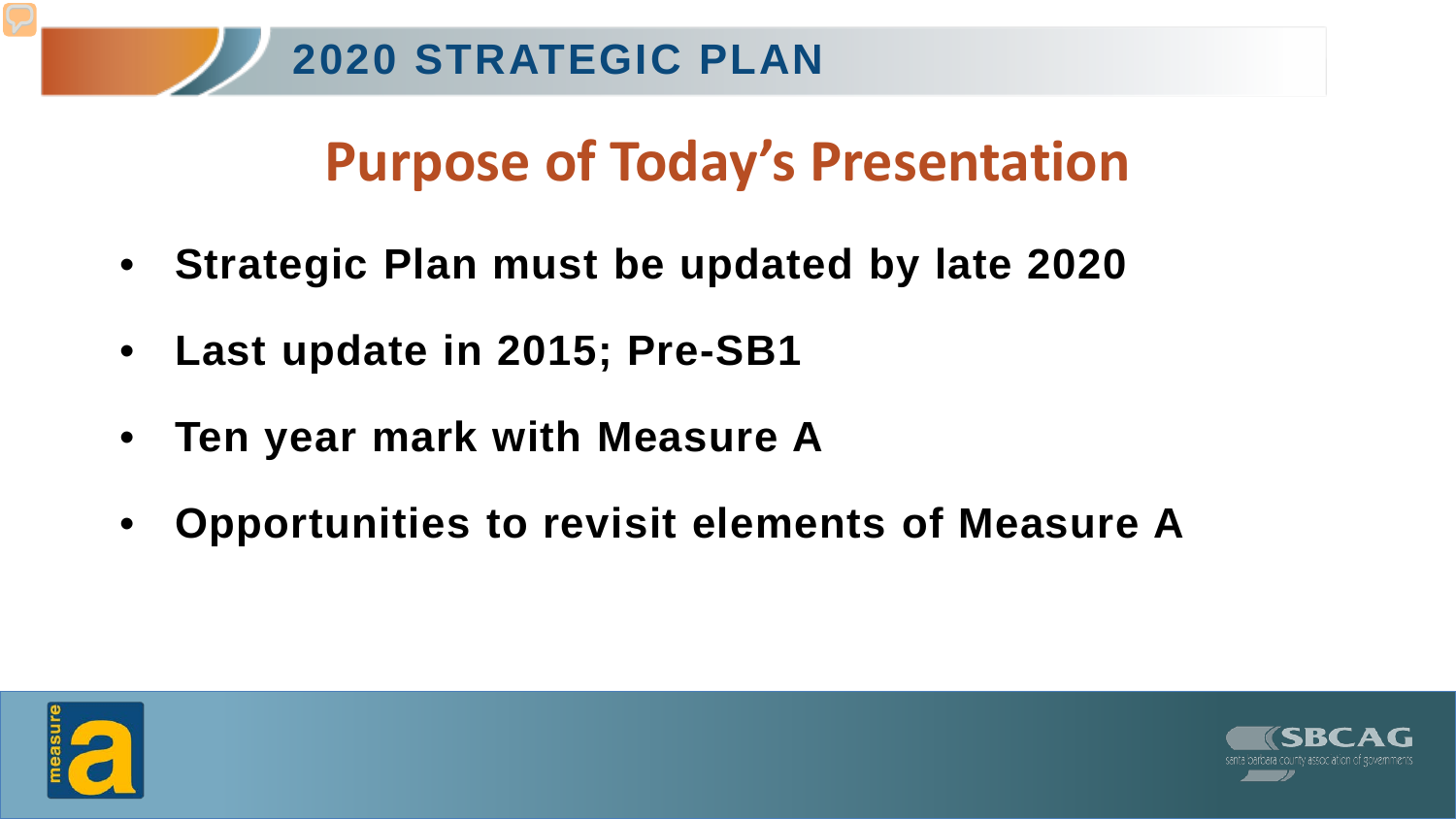### **WHAT'S HAPPENED SINCE 2015?**

- **Revenues have rebounded: \$40m per year**
- **SB1 passed in 2017; Game Changer for delivery**
- **Delivering on our promise:**
	- U.S. 101 4A, 4B and 4C are fully funded
	- Commuter rail implemented in 2018



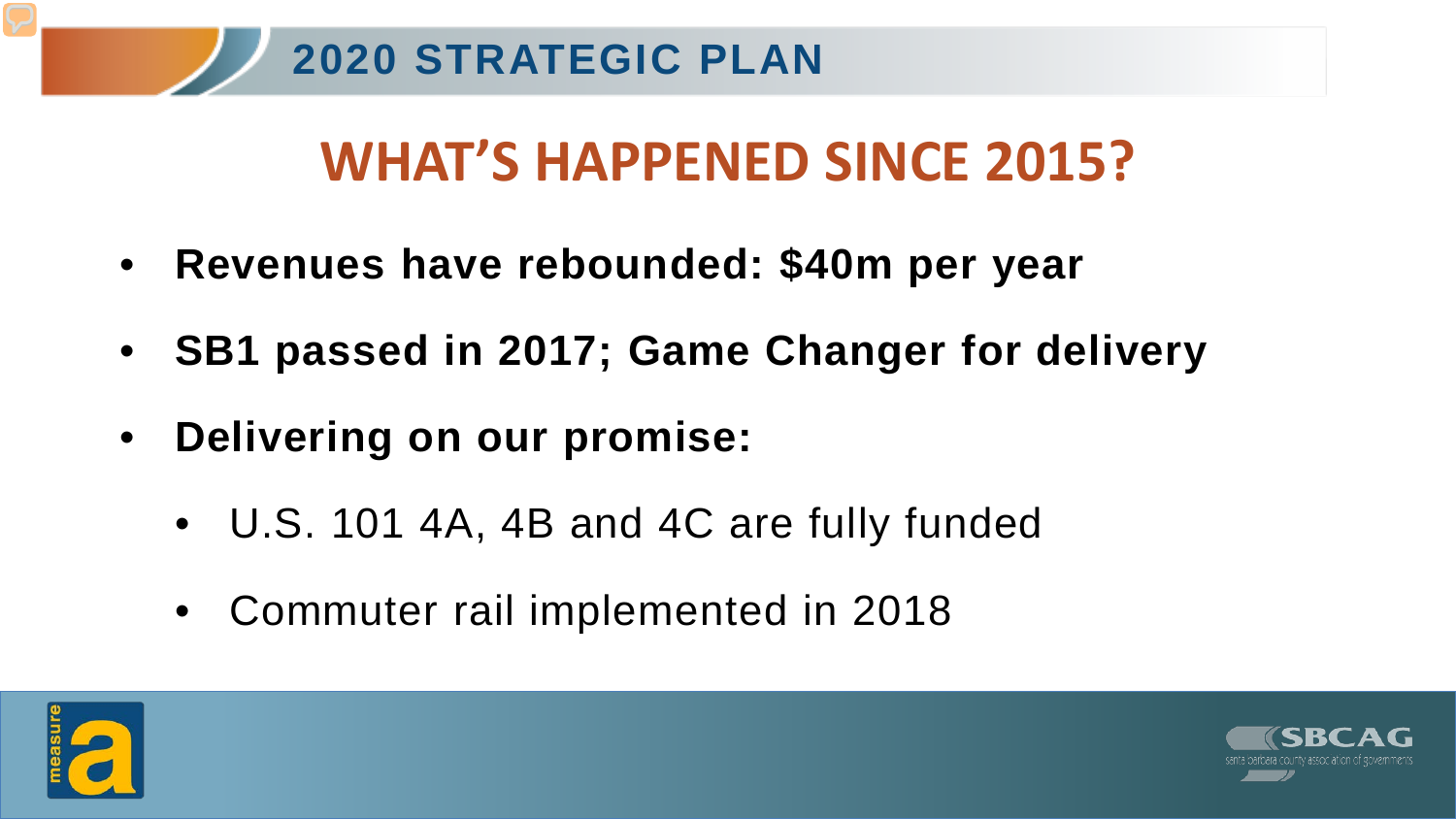

#### **TWO SCENARIOS**

- **SCENARIO 1: U.S. 101 FULLY FUNDED IN 2020**
- **SCENARIO 2: U.S. 101 PARTIALLY FUNDED IN 2020**





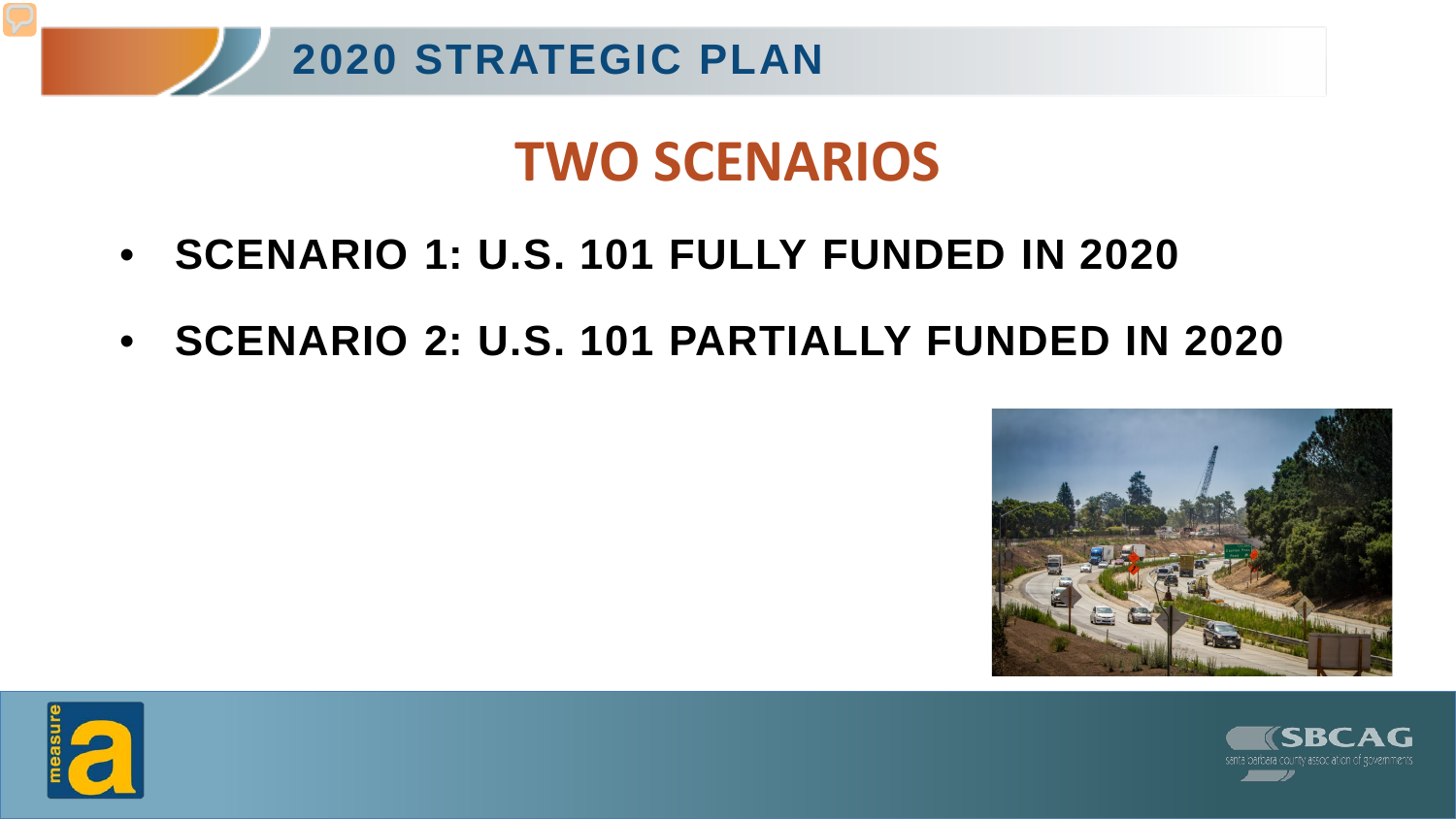#### **ON THE RIGHT PATH**

#### **Three Tiers of Project Delivery/Implementation**

- **Tier 1: Fully fund and deliver Santa Barbara U.S. 101**
- **Tier 2: Fully fund and deliver remaining Named Projects:**
	- Work with local agencies on project development
	- Aggressively pursue outside funding for delivery
- **Tier 3: Future Corridors and Regional Projects:**
	- State Routes 1, 154, 166, etc.



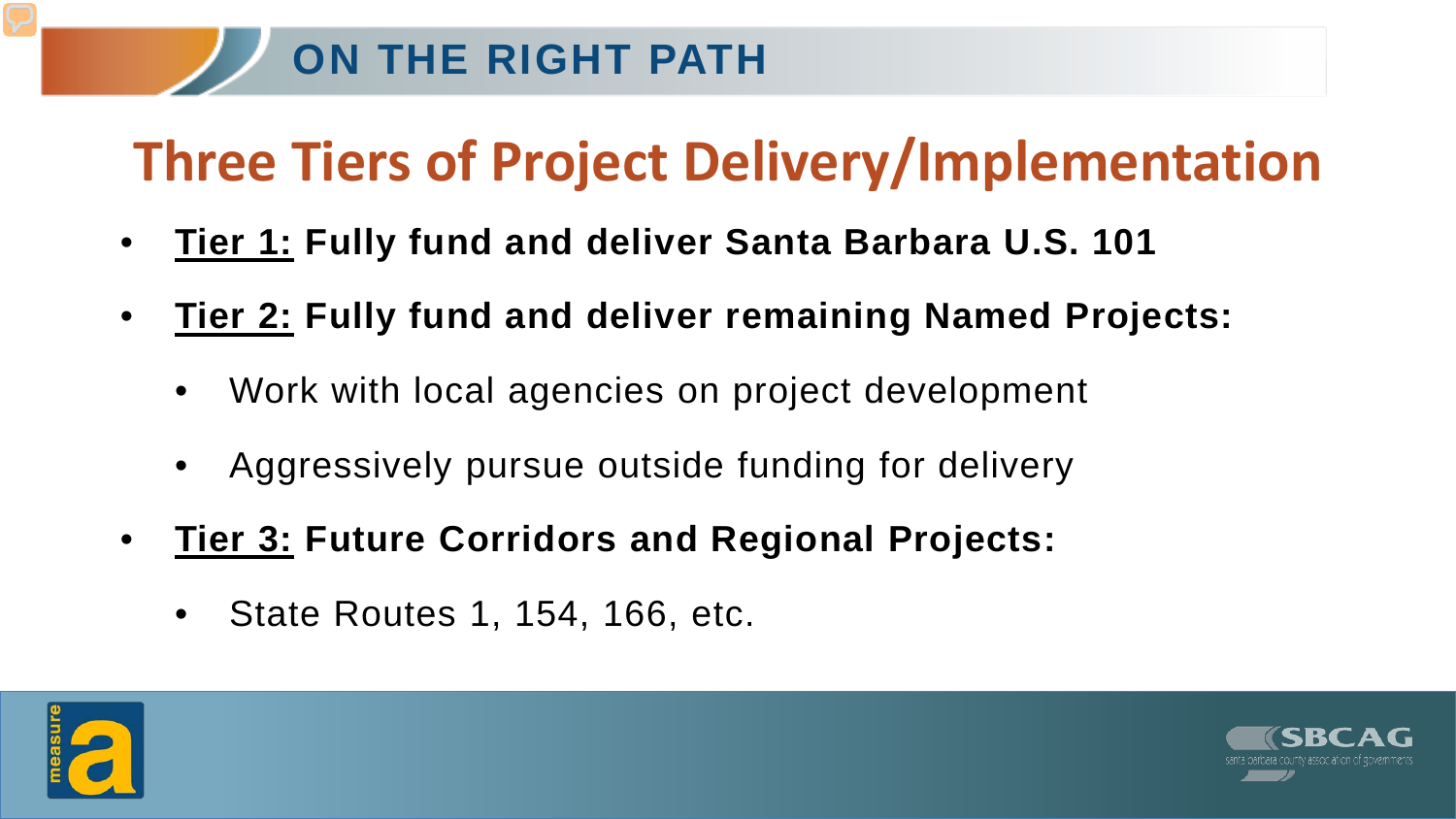#### **Policy Topics for Consideration**

- **Cost Savings**
- **% of Measure A Revenues for each Project**
- **Potential Rescoping of Existing Projects**
- **Revisiting Project Priorities**



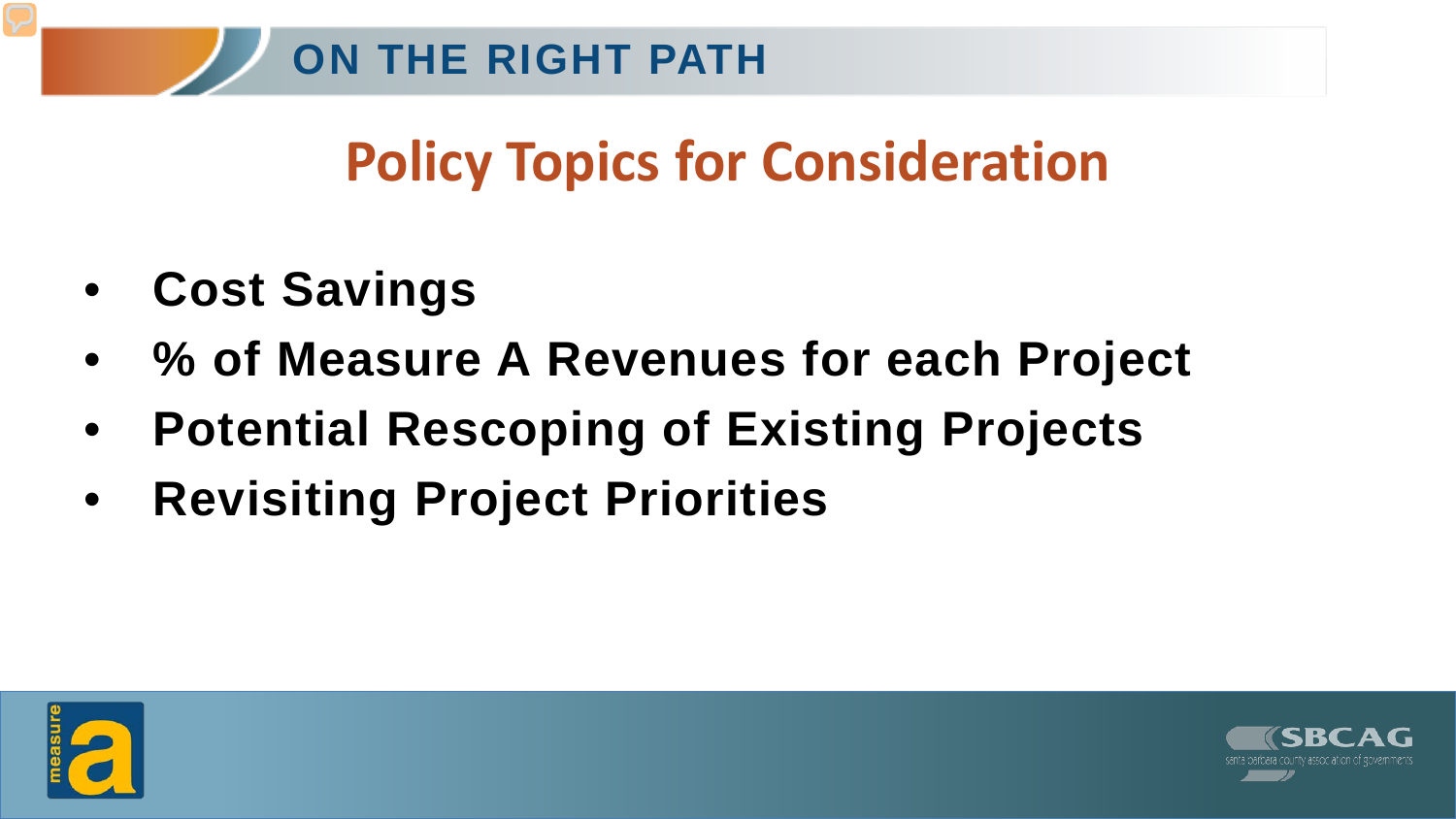#### **Development Process**

- **Forecast future revenues for all fund sources**
- **Update project costs**
- **Update cash flow**
- **Revisit financing needs**



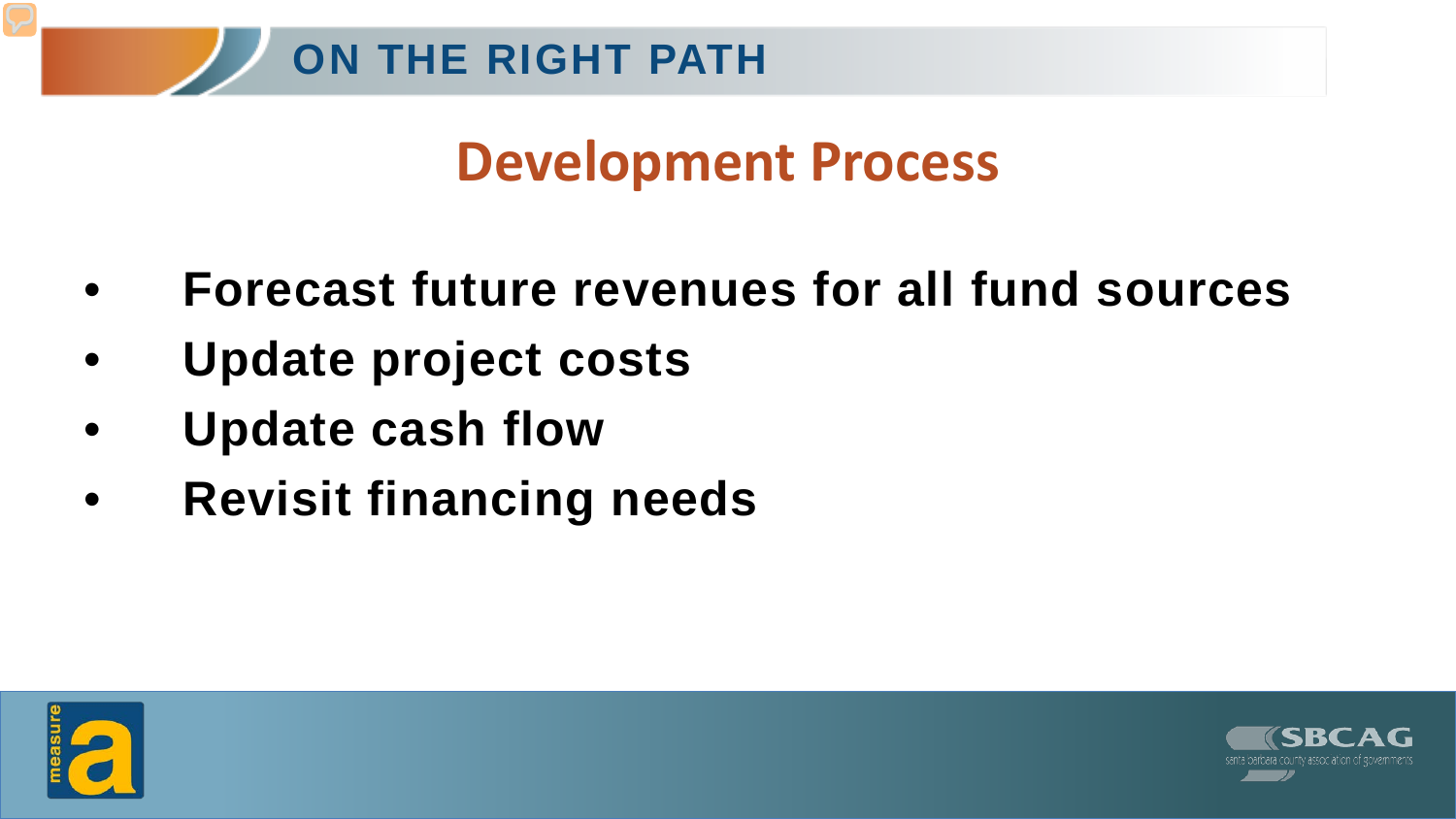#### **Schedule**

| November     | Board Workshop - Kick Off                                                           |
|--------------|-------------------------------------------------------------------------------------|
| December     | <b>TTAC Meeting (Start and Ongoing)</b>                                             |
| January 2020 | Update revenues, begin project cost updates,<br>discuss policy topics and cash flow |
| Spring       | Continue with policy topics, project descriptions<br>and scenarios                  |
| Summer       | Development of Draft Plan                                                           |



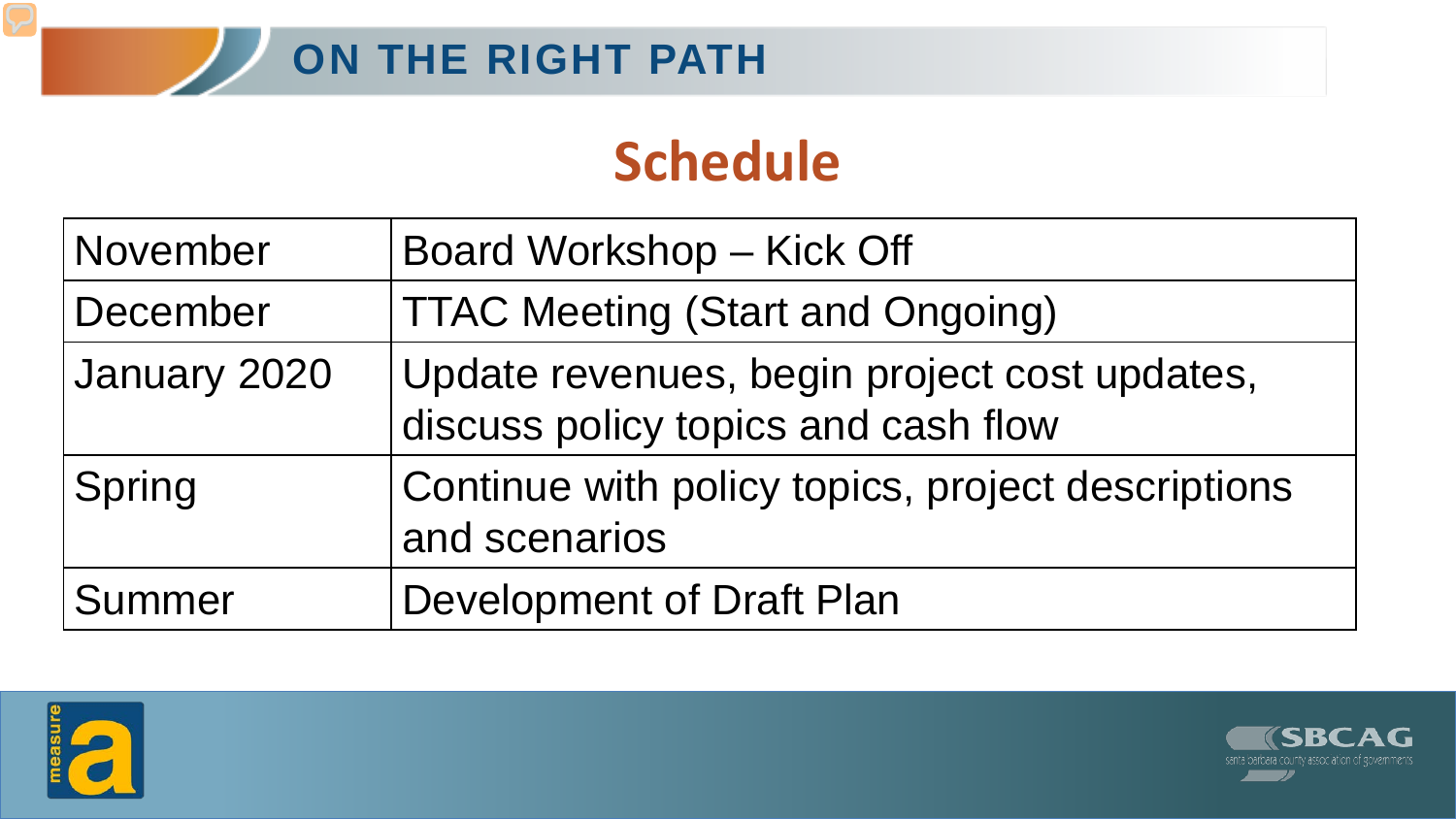

#### **Schedule**

| August 2020    | <b>Presentation of Draft Strategic Plan</b>   |
|----------------|-----------------------------------------------|
| September      | <b>CTC Staff Recommendations</b>              |
| <b>October</b> | <b>CTC Adoption of SB1 Programs</b>           |
| November       | <b>SBCAG Board Adoption of Strategic Plan</b> |



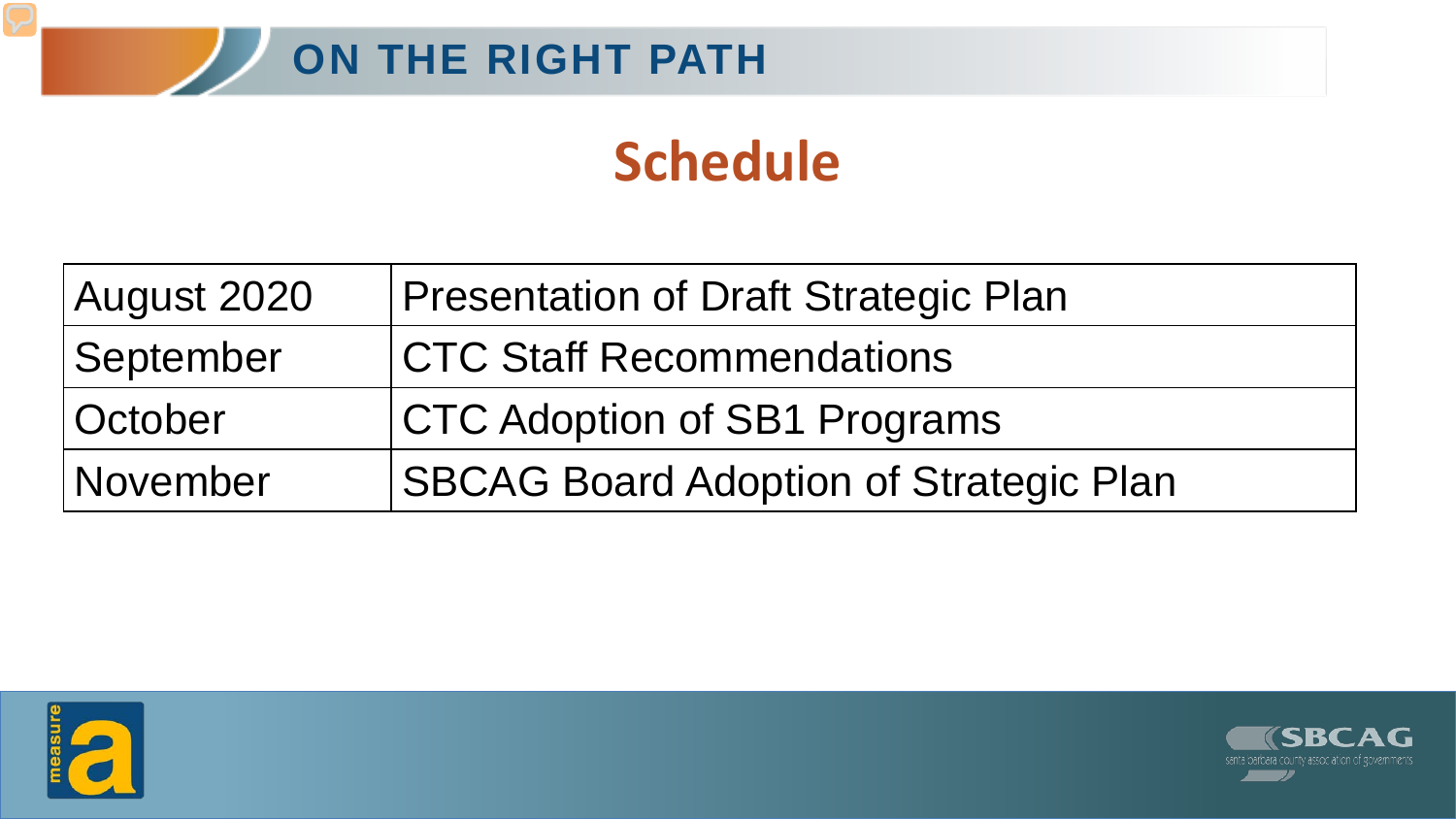

#### **Next Steps**

- **Authorization of TIFIA Application and \$250,000 fee**
- **SBCAG staff to convene TTAC subgroup**
- **SBCAG staff to initiate development of revenues, project costs and cash flow**